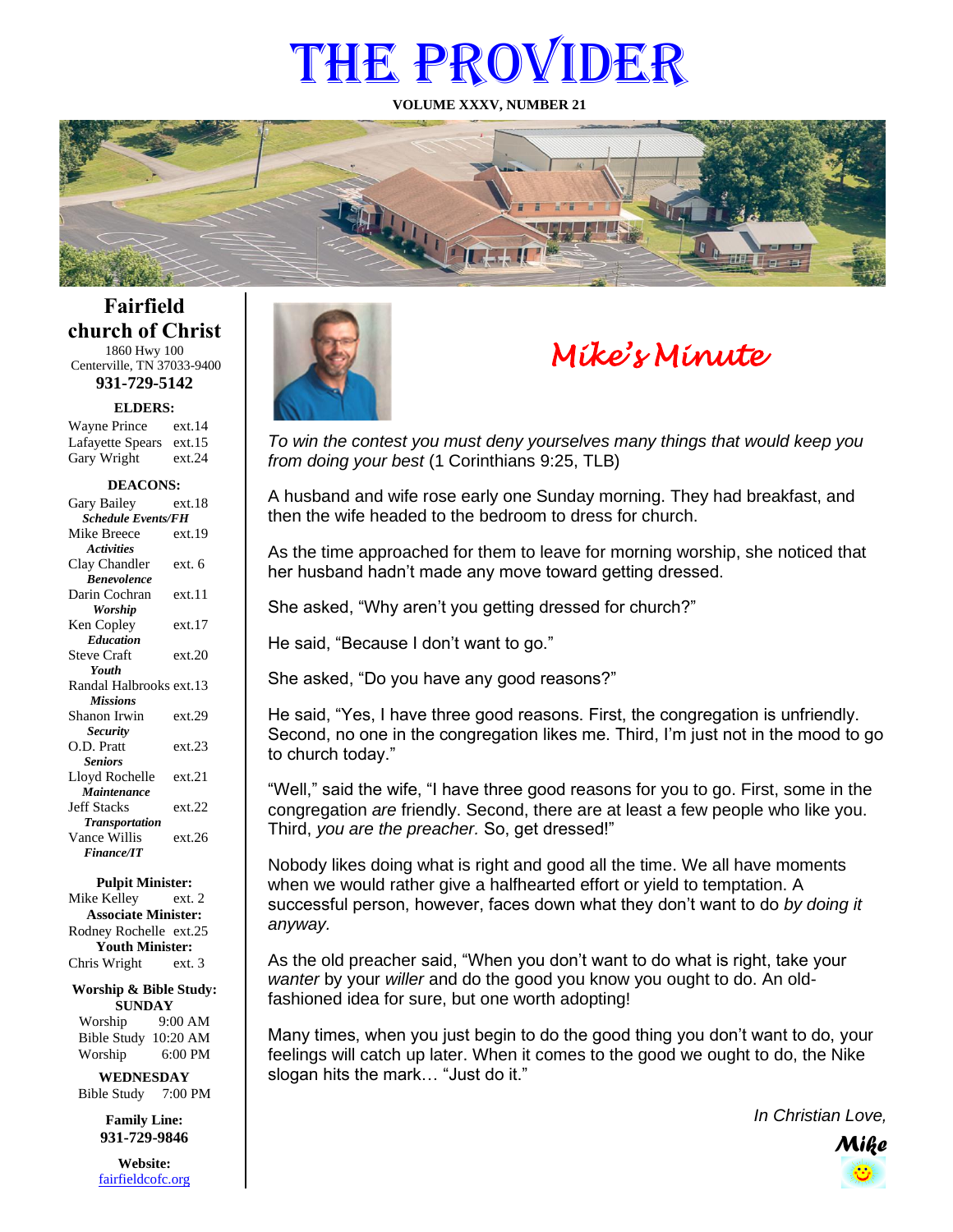

It was good to see **Sherry Breece** back at services after an extended illness. Also, welcome back **Gary Bailey** after having surgery on his knees.

Don't forget the come 'n' go  $80<sup>th</sup>$  birthday party for **Gerry Smith** on Saturday at 1 pm at Homestead restaurant.

Rodney Rochelle's Sunday morning bible class will start meeting in the fellowship hall this Sunday morning.

The Golden Agers will be going to the Log Cabin restaurant on Thursday, May  $26<sup>th</sup>$  with the bus leaving the building at 5:30pm. Sign-up sheets are in both foyers.

Next Sunday, May 29<sup>th</sup>, will be our fifth Sunday with a pot luck meal in the fellowship hall following Bible Classes. Our contribution will be going to our building maintenance and our speaker for the day will be our own Rodney Rochelle.



We express our sympathy to the family and friends of **Kari Pitts** who passed away on Wednesday.

We express sympathy to the family of **James Chandler**, who passed away Wednesday and was the brother-in-law of **Martha Butler & Sharon McCoy**.

**Staggs** who passed away and was the grandmother We also extend sympathy to the family of **Bernice**  of **Katie Graham**. Her funeral was Monday.

# **RESPONDING TO THE LORD'S INVITATION**

**Jan Campbell** came forward Wednesday night asking for prayers.

> **Congratulations to all of our area college graduates.**

**Master's Degree Jana Willis** (If we missed anyone else, please let us know).



*Members:* Brenda Stoltz, Janey Gilbert, Ralph Givens, Patsy Givens, Butch Sullivan, Deborah Peery, Lelia Mae Poore, Harry Totty, Dorothy Weatherspoon, Helen Shanes, Lou Dickens (surgery went well and going to rehab the end of the week), Paul Victory, Noble Victory (St. Thomas West and will be going to Life Care for rehab), Dewayne Victory & Jo Ann Totty.

*Friends & Family:* Helen Jerpe (grandmother of Dale Dillingham-breast cancer), Michael Harvill (brother of Keith-treatments for leg tumors), Jay Pickard, Anthony Stacks, Mary Spears, James Stoltz (home), Christians, missionaries, military personal & people in the Ukraine, Connie Johnston, Mark Walton, J.B. Brown, Nancy Clancy, Cruze Wright, Gus Gilreath, Willie Taylor (cancer has returned), Everett Kelly (NHC Dickson-rehab), Ray Weatherspoon (Trustpoint Rehab in Murfreesboro), Kevin Chandler, Jo James, Lucille Morphis, Wanda Gilliam Felts, Cody Crawford, Linda Goad, Doris & Marjorie Claud, Rebeca Mears, David Dansby (Maury Regional), James Coates, Greg Zoller, Seth Williams, Elizabeth Dunn, Kelley Wilson, Billie Church, Daniel Spears, Ann Spencer, Thomas Brady, Donald Brady, Doris Elam, Neil Jobe, Donna Gaspard, Evan Boyd, Rita Stacks, Jimmy Jenkins, Ruby Church, Carolyn Nash, Kathy Swinford Coleman, Grayson Gunter, Jimmy George & William Dale Nash.

*Life Care:* Wilma Green, Francis Qualls, Hester Moss

*St. Thomas Hickman Nursing Home:* Barbara Beard, Naomi Bailey

*Olive Branch Senior Living, Dickson:* Martha Page



May 22 - 3<sup>rd</sup>-5<sup>th</sup> grade devo, during evening service @ FH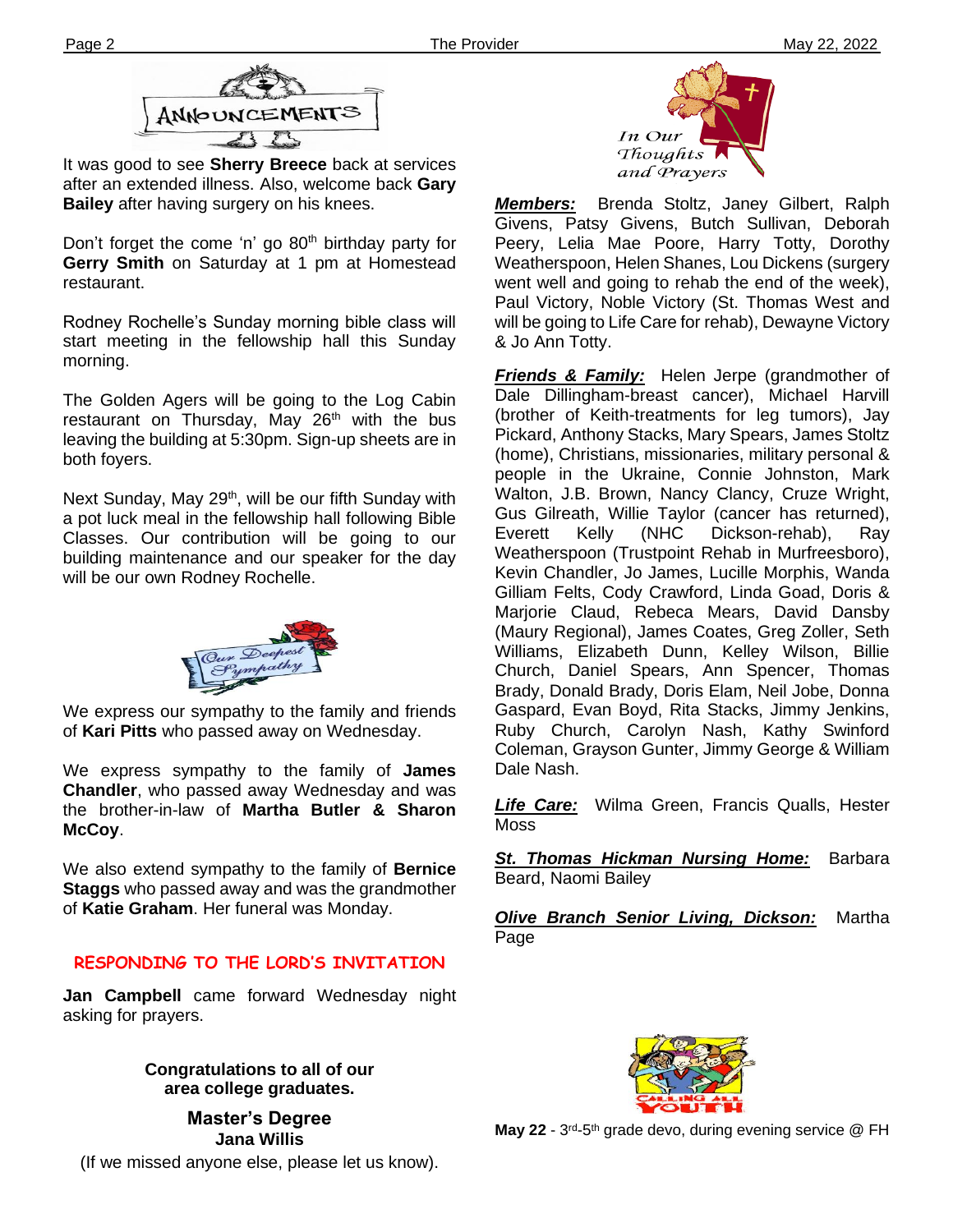

**Center Fielders News** "Jesus Christ, Head or Figurehead?"

 Have you ever seen a picture of a Viking ship with a figure high up on the bow? It was perhaps the likeness of a dragon or a god. The figurehead represented the Vikings' claim to strength as they undertook sailing or warfare. In the early Christian church, figureheads appeared as people strayed from Biblical worship and discipleship. They supposed that icons of Jesus and His crucifixion would aid them in worship. But these "worship aids" did nothing toward having the presence of Jesus among them, as either Lord or Savior. The figureheads actually distracted them from true worship, and this became sin because it was a form of idolatry.

 Perhaps we consider ourselves Christians. Is Christ our Lord and Savior, and not Lord or Savior? Is He our head from whom we take our spiritual direction? Or is He just a figurehead that we adopt because it seems like the right thing to do? The world has many people who are "normal" Christians, meaning Christians in name only. Some may even declare that they are Christians but they are not doing what Jesus taught. A painting of Jesus may adorn the wall of a house, but really Jesus is only a figurehead to them.

 Christ your Head in this way, or is He only a Genuine disciples of Christ do not need a figurehead to represent their religion. Jesus is first in their life, He is Lord of their life, and He is their Savior who redeemed them from their sins. He dwells in their heart by faith, and He is their daily companion. They have no need of something to represent Christ to them. They have Him as Lord to give them direction in daily living. So here is the question: is figurehead? Sadly, only you can answer that.

*Obey God and watch Him work,*

*Rodney*

# **FOR THE RECORD**

|                           | <b>WEEK OF May 15, 2022</b> |  |
|---------------------------|-----------------------------|--|
| <b>MORNING WORSHIP</b>    | 199                         |  |
| <b>CONTRIBUTION:</b>      | \$4736                      |  |
| <b>2022 WEEKLY BUDGET</b> | \$4167                      |  |

# MEN TO SERVE may 22

#### **SUNDAY MORNING:**

**Song Leader:** Darin Cochran  **Opening Prayer:** Jerrie W Barber **Scripture Reading:** Phillip Coates  **Scripture: John 16:33 Preside Lord's Supper:** Willie Powers  **Alternates:** Kenneth Jett, Bobby McCoy  **Announcements:** Darin Cochran  **Closing Prayer:** Zack Harvill **Van Driver:** Gary Basford 931-628-0355

**SUNDAY EVENING:**

**Announcements:** Mike Batts **Scripture Reading:** Skyler Irvin  **Scripture: Matthew 15:29-31 Song Leader:** Steve Baker **Opening Prayer:** Wayne Prince **Lord's Supper:** Gary Basford, Adam Jude **Closing Prayer:** Bobby McCoy **Van Driver:** Gary Basford 931-628-0355

# **WEDNESDAY NIGHT:**

**Announcements:** Mike Batts **Song Leader:** Bobby McCoy **Opening Prayer:** Lafayette Spears **Invitation:** Mike Kelley  **Van Driver:** Chris Love 931-994-7855



If you would like to submit an article for the bulletin, feel free to hand it to Rick or drop in the box on the office door.